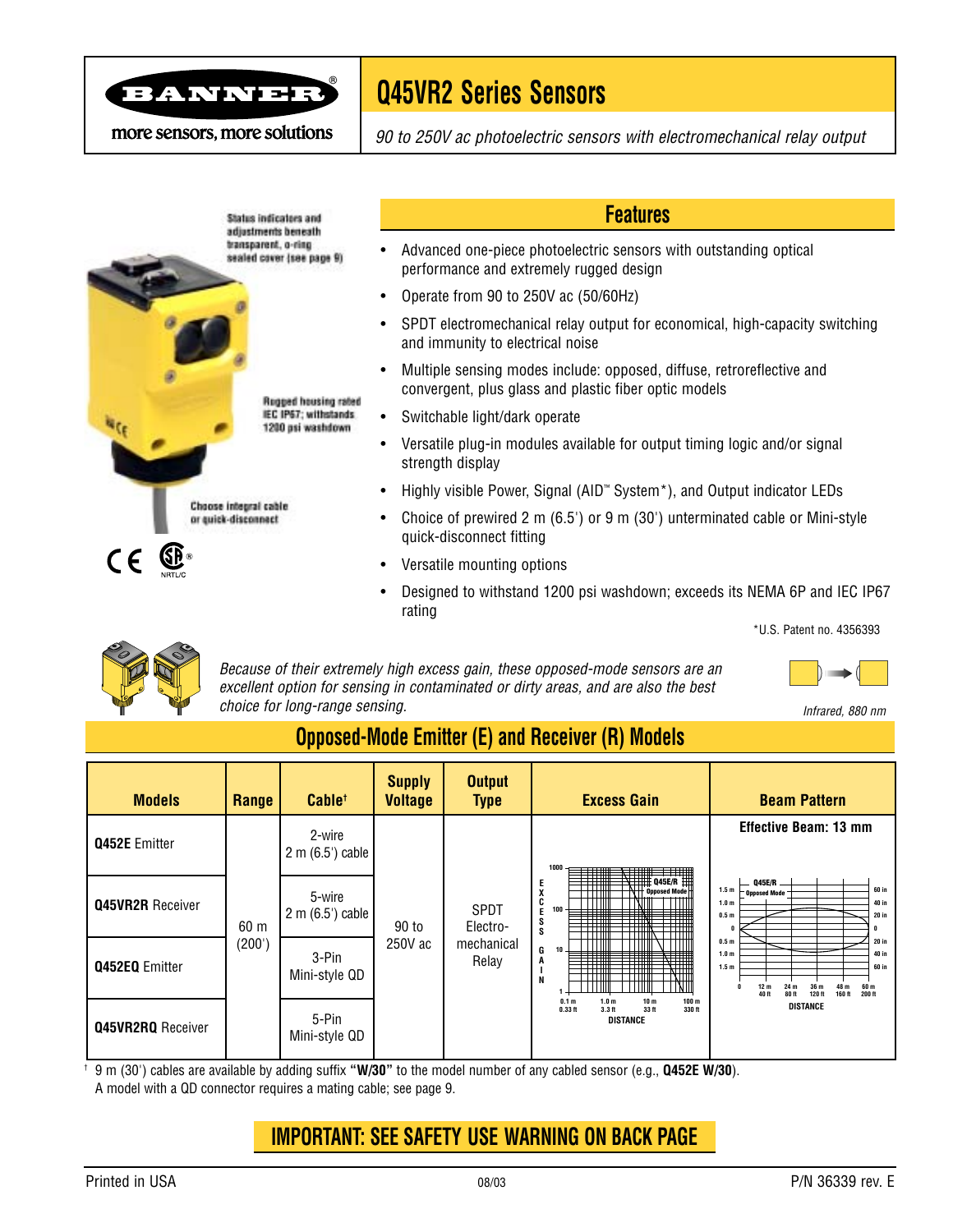

*The visible red sensing beam of these sensors makes them very easy to align. Model Q45VR2LP polarizes the emitted light and filters out unwanted reflections, making sensing possible in applications otherwise considered unsuited to retroreflective sensing. Specified using the model BRT-3 3" reflector (see the Accessories section of your current Banner Photoelectric Sensors catalog for further information). Visible red, 680 nm*



 $Non-Polarized$ 

#### **Models Range Cable† Supply Voltage Output Type Excess Gain Beam Pattern Non-Polarized 1 10 100 1000 .10 m .33 ft 1.0 m 3.3 ft 10 m 33 ft .01 m .033 ft E X C E S S G A I N DISTANCE Q45LV Retroreflective Mode With BRT-3 Reflector 12 m 40 ft 15 m 50 ft 9 m 30 ft 6 m 20 ft 3 m 10 ft 0 0 25 mm 50 mm 75 m 25 mm 50 mm 75 mm 0 1.0 in 2.0 in 3.0 in 1.0 in 2.0 in 3.0 in DISTANCE Q45LV Retroreflective Mode With BRT-3 Reflector Polarized 1 .01 m .033 ft 10 100 1000 .10 m .33 ft 1.0 m 3.3 ft 10 m 33 ft E X C E S S G A I N DISTANCE Q45LP Retroreflective Mode With BRT-3 Reflector 6 m 20 ft 7.5 m 25 ft 4.5 m 15 ft 3 m 10 ft 1.5 m 5 ft 0 0 25 mm 50 mm 75 m 25 mm 50 mm 75 mm 0 1.0 in 2.0 in 3.0 in 1.0 in 2.0 in 3.0 in DISTANCE Q45LP Retroreflective Mode With BRT-3 Reflector Q45VR2LP** 0.15 to 6 m (6" to 20') **Q45VR2LV** 5-wire 2 m (6.5') cable 90 to 250V ac SPDT Electromechanical Relay 0.08 to 9 m (3" to 30') 5-wire 2 m (6.5') cable 90 to 250V ac SPDT Electromechanical Relay **Retroreflective-Mode Models Q45VR2LVQ** | 5-Pin Mini-style QD **Q45VR2LPQ**  $\begin{array}{ccc} \bullet & \bullet & \bullet \\ \bullet & \bullet & \bullet \end{array}$  5-Pin Mini-style QD

† 9 m (30') cables are available by adding suffix "**W/30**" to the model number of any cabled sensor (e.g., **Q45VR2LV W/30).** A model with a QD connector requires a mating cable; see page 9.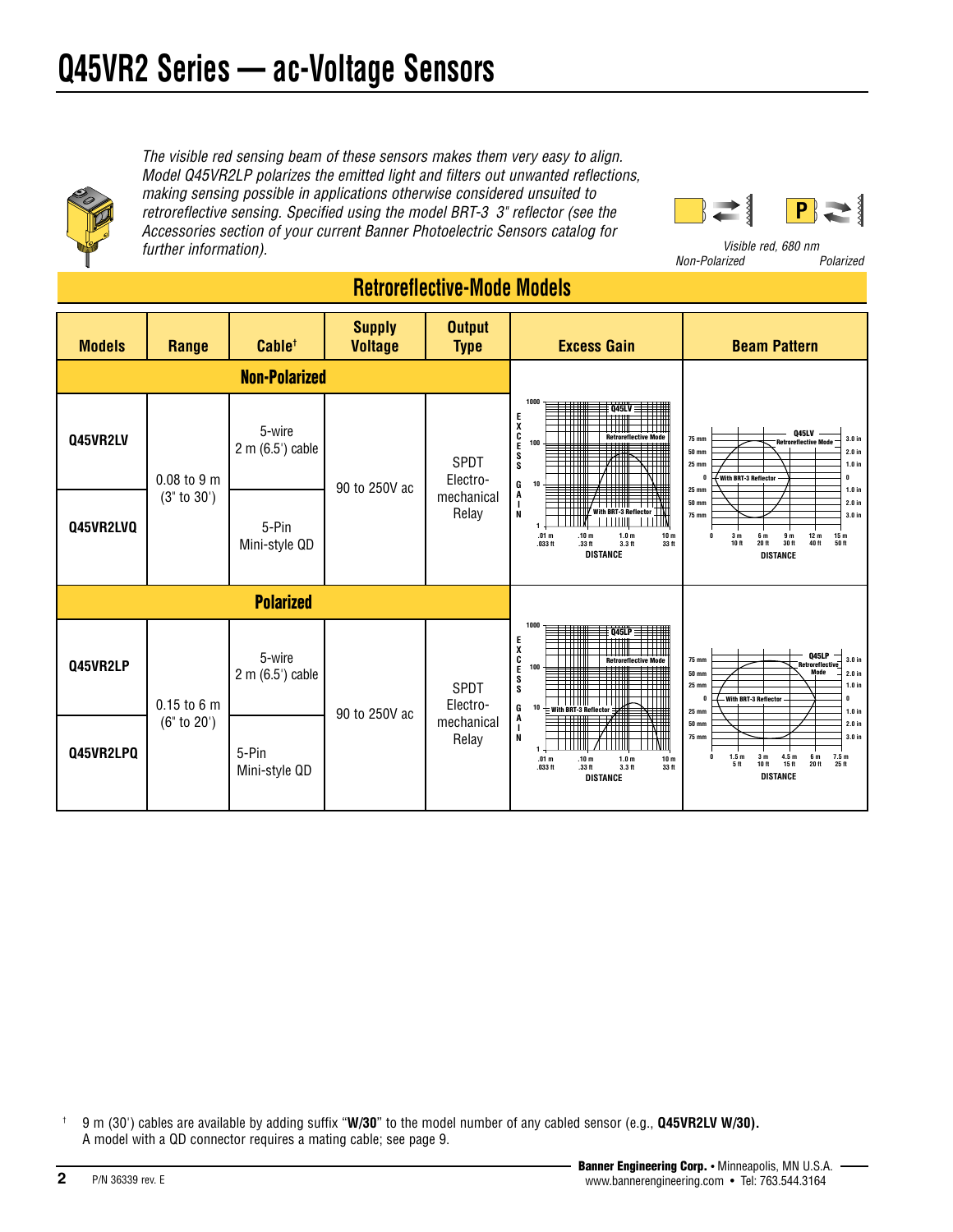

*These diffuse-mode models detect objects by sensing the reflection of their own emitted light. Ideal for use when the reflectivity and profile of the object to be sensed are sufficient to return a large percentage of emitted light back to the sensor. Model Q45VR2DX is the first choice for diffuse-mode applications when there are no background objects to falsely return light.*



#### *Infrared, 880 nm*

**Diffuse-Mode Models**

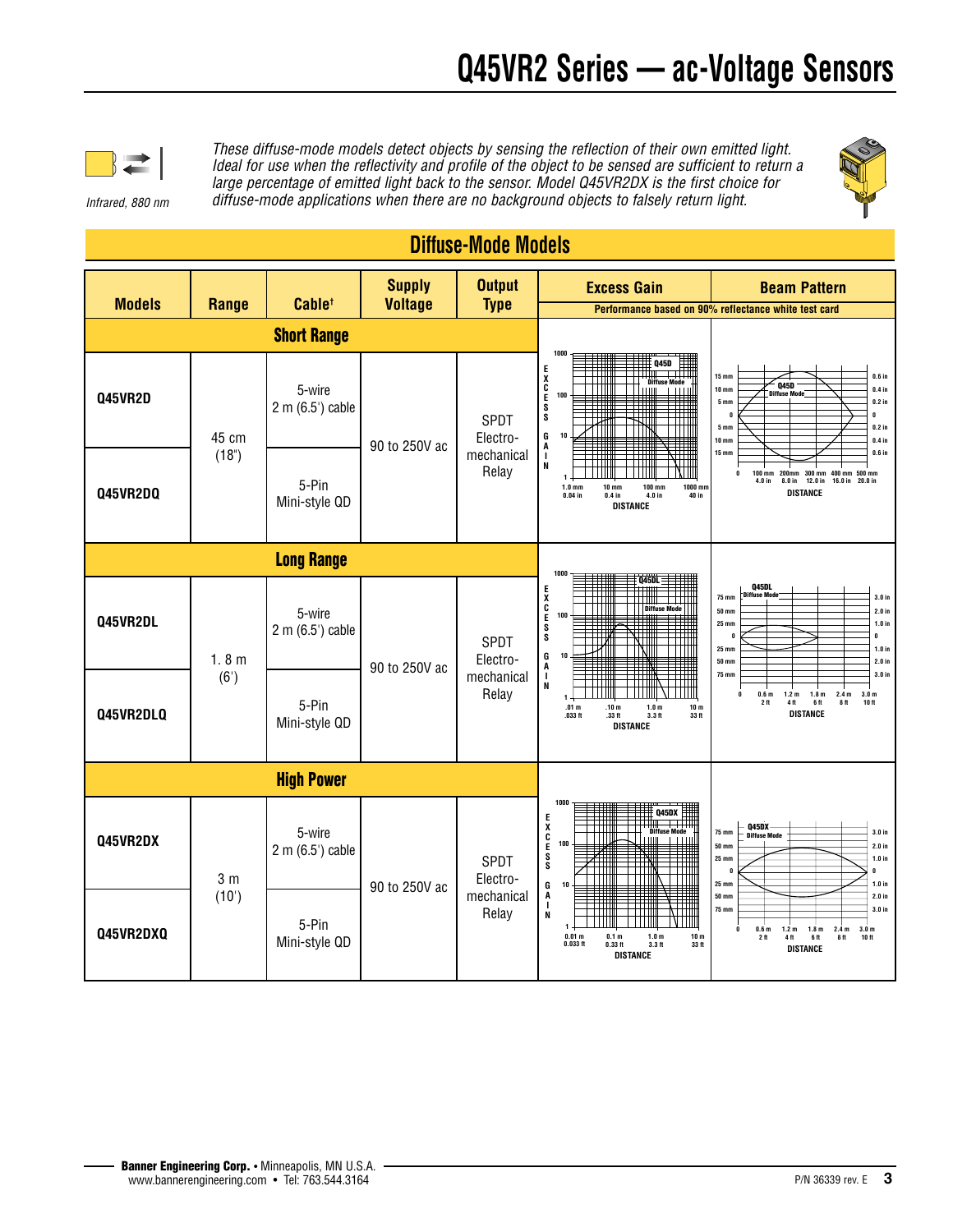

*These sensors are ideal for reflective sensing of very small parts or profiles, and can accurately sense the position of parts approaching from the side. Will ignore all but highly reflective objects that are outside the sensing range.* 



*Visible red, 680 nm*

#### **190 mm 7.5 in 150 mm 6.0 in 113 mm 4.5 in 75 mm 3.0 in 38 mm 1.5 in 0 0**  $1.2 m<sub>i</sub>$ **2.5 mm 3.8 mm 1.2 mm 2.5 mm 3.8 mm 0 0.05 in 0.10 in 0.15 in 0.05 in 0.10 in**  $0.15i$ **DISTANCE Q45CV Convergent Mode Models Focus Cable† Supply Voltage Output Type Excess Gain Beam Pattern Q45VR2CV 38 mm**  $(1.5")$ **Spot Size at Focus:** 1.3 mm (0.05") 5-wire 2 m (6.5') cable 90 to 250V ac SPDT Electromechanical Relay **1 10 100 10 mm .4 in 100 mm 4 in 1000 mm 40 in 1 mm .04 in 1000 E X C E S S G A I N DISTANCE Q45CV Convergent Mode 190 mm 7.5 in 150 mm 6.0 in 113 mm 4.5 in 75 mm 3.0 in 38 mm 1.5 in 0 0 1.2 mm 2.5 mm 3.8 mm 1.2 mm 2.5 mm 3.8 mm 0**  $0.05 i$ **0.10 in 0.15 in 0.05 in 0.10 in 0.15 i DISTANCE Q45CV4 Convergent Mode Q45VR2CV4** 100 mm (4") **Spot Size at Focus:** 1.5 mm (0.06") 5-wire 2 m (6.5') cable 90 to 250V ac SPDT Electromechanical Relay **1 10 10 10 mm .4 in 100 mm 4 in 1000 mm 40 in 1 mm .04 in 1000 E X C E S S G A I N DISTANCE Q45CV4 Convergent Mode Performance based on 90% reflectance white test card Q45VR2CVQ Q45VR2CV4Q** 5-Pin Mini-style QD 5-Pin Mini-style QD

## **Convergent-Mode Models**

† 9 m (30') cables are available by adding suffix "**W/30**" to the model number of any cabled sensor (e.g., **Q45VR2CV W/30).** A model with a QD connector requires a mating cable; see page 9.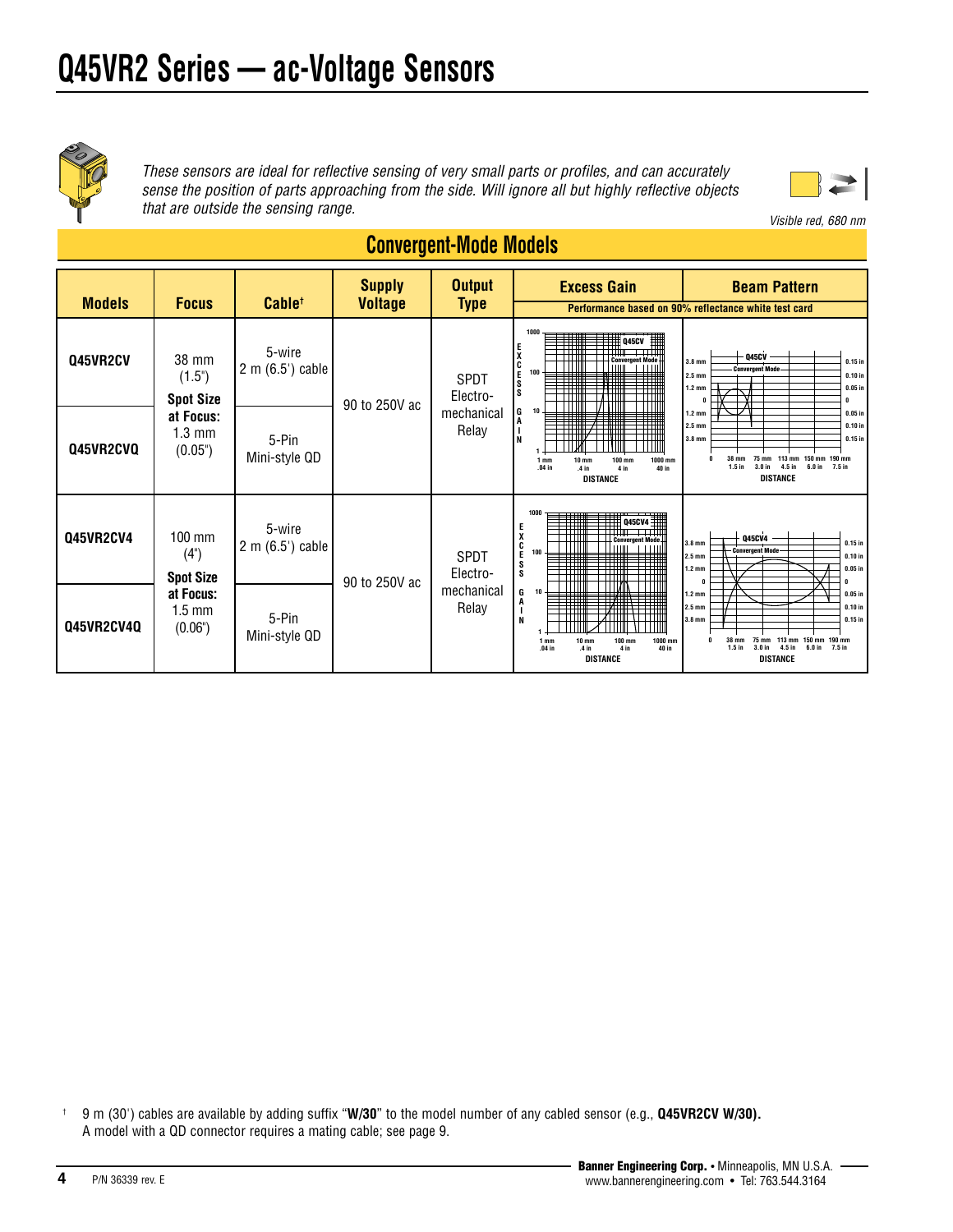*These models are an excellent choice for glass fiber optic applications where faster sensor response is not important. Their high excess gain means that opposed individual fibers can operate reliably in many very hostile environments. Also, special miniature bifurcated fiber optic assemblies with bundle sizes as small as 0.5 mm (.020") dia. may be used successfully for diffuse-mode sensing when using sensor model Q45VR2F(Q). For more information on compatible glass fiber optics, refer to your current Banner Photoelectric Sensors catalog.* 

*Infrared, 880 nm and Visible Red, 650 nm*



## **Glass Fiber-Optic Models**

|                     |                                                                                                                        |                            | <b>Supply</b>       | <b>Output</b>                                                                                                                                                                                                                                                                                     | <b>Excess Gain</b>                                                                                                                                                                                                                                                                                                                                                                                                                          | <b>Beam Pattern</b>                                                                                                                                                                                                                                                                                                                                                                                                                                                     |
|---------------------|------------------------------------------------------------------------------------------------------------------------|----------------------------|---------------------|---------------------------------------------------------------------------------------------------------------------------------------------------------------------------------------------------------------------------------------------------------------------------------------------------|---------------------------------------------------------------------------------------------------------------------------------------------------------------------------------------------------------------------------------------------------------------------------------------------------------------------------------------------------------------------------------------------------------------------------------------------|-------------------------------------------------------------------------------------------------------------------------------------------------------------------------------------------------------------------------------------------------------------------------------------------------------------------------------------------------------------------------------------------------------------------------------------------------------------------------|
|                     | <b>Voltage</b><br><b>Models</b><br>Cable <sup>+</sup><br>Range                                                         |                            |                     | <b>Type</b>                                                                                                                                                                                                                                                                                       | Diffuse mode performance based on 90% reflectance white test card                                                                                                                                                                                                                                                                                                                                                                           |                                                                                                                                                                                                                                                                                                                                                                                                                                                                         |
| Infrared, 880 nm    |                                                                                                                        |                            |                     | 1000<br>Q45F                                                                                                                                                                                                                                                                                      |                                                                                                                                                                                                                                                                                                                                                                                                                                             |                                                                                                                                                                                                                                                                                                                                                                                                                                                                         |
| Q45VR2F             | 5-wire<br>2 m (6.5') cable<br>Range varies<br>by sensing<br>mode and<br>fiber optics<br>used<br>5-Pin<br>Mini-style QD |                            |                     | <b>SPDT</b><br>Electro-                                                                                                                                                                                                                                                                           | E<br>X<br>C<br>E<br><b>Opposed Mode</b><br>- El Luñi<br>$+111$<br>100<br>s<br>s<br><b>IT23S Fibers</b><br>10<br>G<br><b>IT13S Fibers</b><br>A<br>N<br>1.0 <sub>m</sub><br>0.01 m<br>0.1 <sub>m</sub><br>10 <sub>m</sub><br>$0.03$ ft<br>3.3 <sub>ft</sub><br>33 ft<br>$0.33$ ft<br><b>DISTANCE</b>                                                                                                                                          | 045F<br>$150$ mm<br>$6.0$ in<br><b>Opposed Mode</b><br>100 mm<br>4.0 in<br>IT23S Fibers<br><b>50 mm</b><br>2.0 in<br>T13S Fibers<br>0<br>f<br>2.0 in<br><b>50 mm</b><br>4.0 in<br>100 mm<br>150 mm<br>6.0 in<br>1.2 <sub>m</sub><br>$\mathbf{0}$<br>0.4 <sub>m</sub><br>1.6 <sub>m</sub><br>2.0 <sub>m</sub><br>0.8 <sub>m</sub><br>$15$ in<br>75 in<br>45 in<br>60 in<br>30 in<br><b>DISTANCE</b>                                                                      |
| Q45VR2FQ            |                                                                                                                        | 90 to 250V ac              | mechanical<br>Relay | 1000<br>045F<br><b>RACKE</b><br><b>Diffuse Mode</b><br>TШ<br>l Thom <u>i cenn</u><br>100<br>— BT23S Fiber<br>\\           <br>G<br>10<br>A<br>ı<br><b>BT13S Fiber</b><br>N<br>1<br>$10$ mm<br>100 mm<br>1000 mm<br>1 <sub>mm</sub><br>$0.04$ in<br>4.0 in<br>40 in<br>$0.4$ in<br><b>DISTANCE</b> | Q45F<br>$0.15$ in<br>3.8 <sub>mn</sub><br><b>Diffuse Mode</b><br>$2.5 \text{ mm}$<br>$0.10$ in<br><b>BT13S Fiber</b><br>$1.3 \text{ mm}$<br>$0.05$ in<br><b>BT23S Fiber</b><br>$\mathbf{0}$<br>$\mathbf{0}$<br>$1.3 \text{ mm}$<br>$0.05$ in<br>$0.10$ in<br>$2.5 \text{ mm}$<br>$3.8 \text{ mm}$<br>$0.15$ in<br>25 mm<br><b>50 mm</b><br>75 mm<br>100 mm 125 mm<br>$2$ in<br>3 in<br>4 in<br>5 <sub>in</sub><br>$1$ in<br><b>DISTANCE</b> |                                                                                                                                                                                                                                                                                                                                                                                                                                                                         |
| Visible Red, 650 nm |                                                                                                                        |                            |                     |                                                                                                                                                                                                                                                                                                   | 1000                                                                                                                                                                                                                                                                                                                                                                                                                                        | Q45FV                                                                                                                                                                                                                                                                                                                                                                                                                                                                   |
| Q45VR2FV            | Range varies<br>by sensing<br>mode and<br>fiber optics<br>used                                                         | 5-wire<br>2 m (6.5') cable |                     | <b>SPDT</b><br>Electro-<br>mechanical<br>Relay                                                                                                                                                                                                                                                    | 045FV<br><b>EXCESS</b><br><b>Opposed Mode</b><br>100<br>IT23S Fibers<br>G<br>10<br>TIT13S Fibers<br>A<br>п<br>N<br><b>10 mm</b><br>100 mm<br>1000 mm<br>$1.0 \text{ mm}$<br>$0.04$ in<br>$0.4$ in<br>4 in<br>40 in<br><b>DISTANCE</b>                                                                                                                                                                                                       | $30 \text{ mm}$<br>$1.2$ in<br><b>Opposed Mode</b><br>$20 \text{ mm}$<br>$0.8$ in<br>IT23S Fibers<br>$10 \text{ mm}$<br>$0.4$ in<br>$\mathbf{0}$<br>$\mathbf{r}$<br>$0.4$ in<br>$10 \text{ mm}$<br><b>IT13S Fibers</b><br>$20 \text{ mm}$<br>$0.8$ in<br>$1.2$ in<br><b>30 mm</b><br>150 mm 200 mm<br>250 mm 300 mm<br>0<br>100 mm<br>4 in<br>6 in<br>8 in<br>10 in<br>$12$ in<br><b>DISTANCE</b>                                                                       |
| Q45VR2FVQ           |                                                                                                                        | 5-Pin<br>Mini-style QD     | 90 to 250V ac       |                                                                                                                                                                                                                                                                                                   | 1000<br>Q45FV<br><b>ENCKE</b><br>      <br>  Diffuse Mode<br>          <br>100<br>10<br>G<br>A<br><b>BT13S</b><br>$\mathbf{I}$<br>Fiber<br><b>BT23S Fibe</b><br>N<br>100 mm<br>1000 mm<br>$10 \text{ mm}$<br>1 <sub>mm</sub><br>$0.04$ in<br>40 in<br>$0.4$ in<br>4.0 <sub>in</sub><br><b>DISTANCE</b>                                                                                                                                      | Q45FV<br>$3.0 \text{ mm}$<br>$0.12$ in<br>-Diffuse Mode<br>$0.08$ in<br>$2.0 \text{ mm}$<br>$1.0 \text{ mm}$<br>$0.04$ in<br><b>BT13S Fiber</b><br>$\mathbf{r}$<br>n<br>$1.0 \text{ mm}$<br>$0.04$ in<br><b>BT23S Fibe</b><br>$2.0 \text{ mm}$<br>$0.08$ in<br>$3.0 \text{ mm}$<br>$0.12$ in<br>5 <sub>mm</sub><br>$10 \text{ mm}$<br><b>15 mm</b><br>$20$ mm<br>25 mm<br>1.0 <sub>in</sub><br>$0.2$ in<br>$0.4$ in<br>$0.6$ in<br>0.8 <sub>in</sub><br><b>DISTANCE</b> |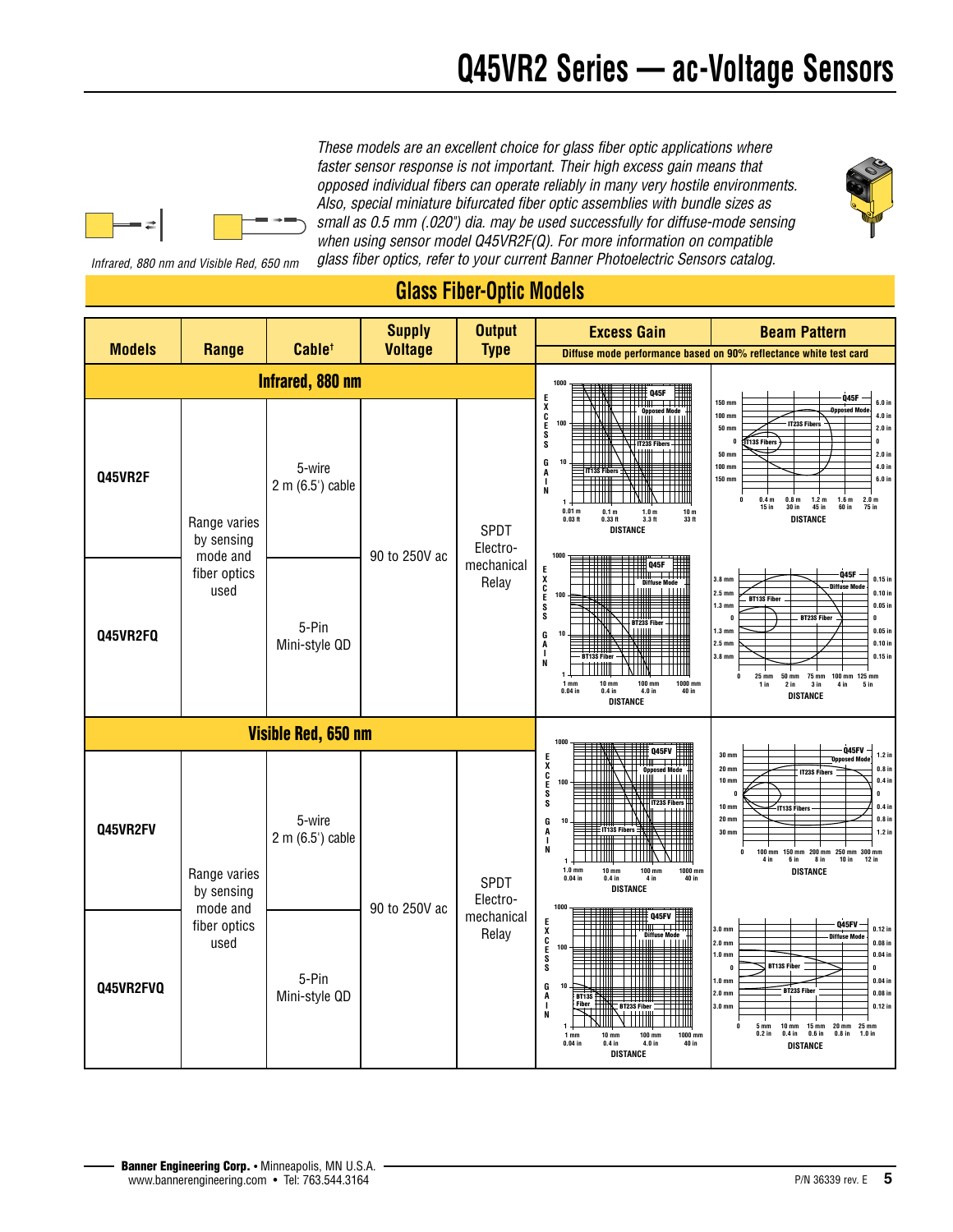

*Lower in cost than glass fiber optics, plastic fiber optics are ideal for use in situations where environmental conditions allow (for example, low levels of acids, alkalis, and solvents). Most are easily cut to length in the field, and are available in a variety of sensing end styles. For more information on compatible plastic fiber optics, refer to your current Banner Photoelectric Sensors catalog.* 



*Visible red, 660 nm*

#### **Plastic Fiber-Optic Models Models Range Cable† Supply Voltage Output Type Excess Gain Beam Pattern Q45VR2FP 1 10 100 10 mm 0.4 in 100 mm 4.0 in 1000 mm 40 in 1 mm 0.04 in 1000 E X C E S S G A I N DISTANCE Q45FP Opposed Mode PIT46U Fibers PIT26U Fibers 125 mm 5.0 in 100 mm 4.0 in 75 mm 3.0 in 50 mm 2.0 in 25 mm 1.0 in 0 0 15 m 30 mm** 45 m  $15 m$ **30 mm** 45 m **0 0.6 in 1.2 in 1.8 in 0.6 in 1.2 in 1.8 in DISTANCE Q45FP Opposed Mode PIT46U Fibers PIT26U Fibers Diffuse mode performance based on 90% reflectance white test card** Range varies by sensing mode and fiber optics used 5-wire 2 m (6.5') cable 90 to 250V ac SPDT Electromechanical Relay **1 10 100 1 mm 0.04 in 10 mm 0.4 in 100 mm 4 in 0.1 mm 0.004 in 1000 E X C E S S G A I N DISTANCE Q45FP Diffuse Mode PBT46U Fiber PBT26U Fiber 50 mm 2.0 in 40 mm 1.6 in 30 mm 1.2 in 20 mm 0.8 in 10 mm 0.4 in 0 0 6 mm 12 mm 18 mm 6 mm 12 mm 18 mm 0 0.25 in 0.50 in 0.75 in 0.25 in 0.50 in**  $0.75i$ **DISTANCE Q45FP Diff PBT46U Fiber Q45VR2FPO**  $\begin{array}{|c|c|c|} \hline \textbf{5}-\textbf{Pin} & \textbf{5}-\textbf{Pin} \end{array}$ Mini-style QD

† 9 m (30') cables are available by adding suffix "**W/30**" to the model number of any cabled sensor (e.g., **Q45VR2FP W/30).** A model with a QD connector requires a mating cable; see page 9.





#### **Overview**

Status indicator LEDs for Power, Signal and Output are clearly visible beneath a raised dome in the sensor's transparent o-ring-sealed polycarbonate cover. The Power indicator lights whenever power is applied to the sensor. The Signal LED lights whenever the sensor sees its modulated light source, and pulses at a rate proportional to the strength of the received light signal; this is the AID™ Alignment Indicating Device\*. The Output indicator lights whenever the sensor's output is conducting. This indicator is especially useful when a timing logic module is used and Signal and Output conditions are not concurrent.

Also located beneath the sensor's o-ring-sealed cover are controls for Light/Dark Operate selection and Sensitivity adjustment.

\* US patent no. 4356393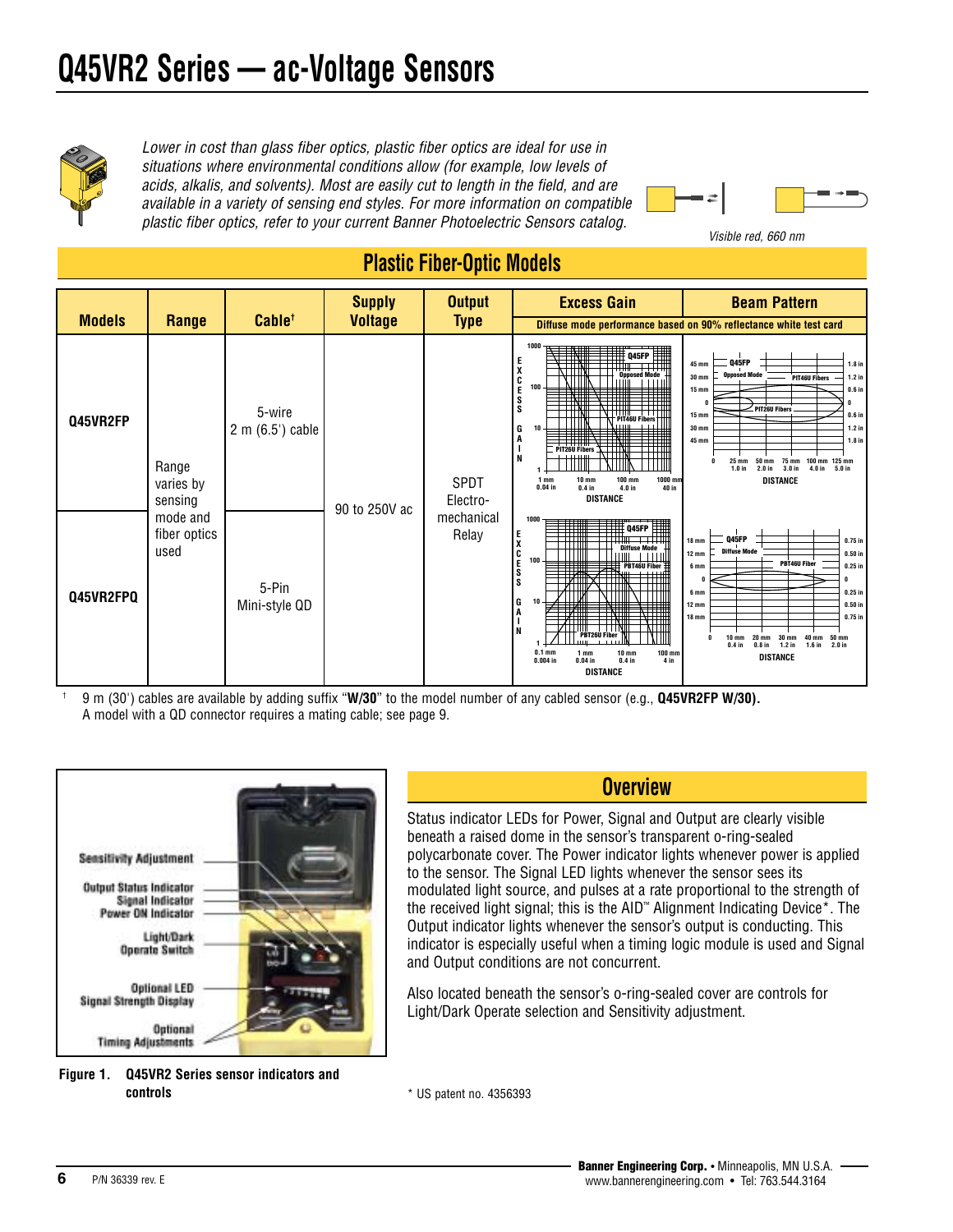| <b>Specifications</b>              |                                                                                                                                                                                                                                                                                                                                                                                                                                                                                              |  |  |  |
|------------------------------------|----------------------------------------------------------------------------------------------------------------------------------------------------------------------------------------------------------------------------------------------------------------------------------------------------------------------------------------------------------------------------------------------------------------------------------------------------------------------------------------------|--|--|--|
| <b>Supply Voltage and Current</b>  | 90 to 250V ac (50/60 Hz). Average current 20 mA. Peak current 500 mA at 120V ac, 750 mA at 250V ac.                                                                                                                                                                                                                                                                                                                                                                                          |  |  |  |
| <b>Supply Protection Circuitry</b> | Protected against transient voltages.                                                                                                                                                                                                                                                                                                                                                                                                                                                        |  |  |  |
| <b>Output Configuration</b>        | SPDT (Single-Pole Double-Throw) electromechanical relay output. All models except emitters.                                                                                                                                                                                                                                                                                                                                                                                                  |  |  |  |
| <b>Output Rating</b>               | Max. switching power (resistive load): 150W, 600VA<br>Max. switching voltage (resistive load): 250V ac, 30V dc<br>Max. switching current (resistive load): 5A @ 250V ac<br>Min. voltage and current: 5V dc, 0.1mA<br>Mechanical life of relay: 10,000,000 operations<br>Electrical life of relay at full resistive load: 100,000 operations                                                                                                                                                  |  |  |  |
| <b>Output Protection Circuitry</b> | Protected against false pulse on power-up                                                                                                                                                                                                                                                                                                                                                                                                                                                    |  |  |  |
| <b>Output Response Time</b>        | 15 milliseconds ON and OFF<br>(NOTE: 100 millisecond delay on power-up. Output is de-energized during this time.)                                                                                                                                                                                                                                                                                                                                                                            |  |  |  |
| <b>Repeatability</b>               | Opposed mode: 0.25 milliseconds<br>All other sensing modes: 0.5 milliseconds<br>Response time and repeatability specifications are independent of signal strength.                                                                                                                                                                                                                                                                                                                           |  |  |  |
| <b>Adjustments</b>                 | Beneath sensor's transparent cover: Light/Dark Operate select switch and multi-turn Sensitivity control<br>(allows precise sensitivity setting – turn clockwise to increase gain). Optional logic and logic/display<br>modules have adjustable timing functions (see page 10).                                                                                                                                                                                                               |  |  |  |
| <b>Indicators</b>                  | Indicator LEDs are clearly visible beneath a raised transparent Lexan <sup>®</sup> dome on top of the sensor.<br>Power (green) LED lights whenever 90 to 250V ac power is applied<br>Signal (red) AID™ System LED lights whenever the sensor sees its modulated light source, and pulses at<br>a rate proportional to the strength of the received light signal<br>Load (yellow) LED lights whenever the output relay is energized<br>Optional 7-element LED signal strength display modules |  |  |  |
| <b>Construction</b>                | Molded reinforced thermoplastic polyester housing, o-ring-sealed transparent polycarbonate cover,<br>molded acrylic lenses, and stainless steel hardware. Q45s are designed to withstand 1200 psi washdown.<br>The base of cabled models has a 1/2" NPS integral internal conduit thread.                                                                                                                                                                                                    |  |  |  |
| <b>Environmental Rating</b>        | NEMA 6P, IEC IP67                                                                                                                                                                                                                                                                                                                                                                                                                                                                            |  |  |  |
| <b>Connections</b>                 | PVC-jacketed 2-wire (emitters) or 5-wire (all others) 2 m (6.5') or 9 m (30') unterminated cables, or 3-pin<br>(emitters) or 5-pin (all others) Mini-style quick-disconnect (QD) fittings are available ("Q" - suffix<br>models). QD cables are ordered separately; see page 10.                                                                                                                                                                                                             |  |  |  |
| <b>Operating Conditions</b>        | <b>Temperature:</b> $-40^{\circ}$ to $+70^{\circ}$ C ( $-40^{\circ}$ to $+158^{\circ}$ F)<br>Maximum relative humidity: 90% at 50°C (non-condensing)                                                                                                                                                                                                                                                                                                                                         |  |  |  |
| <b>Application Notes</b>           | Transient suppression is recommended for contacts switching inductive loads.<br>Optional output timing modules are available. See page 10 for more information.                                                                                                                                                                                                                                                                                                                              |  |  |  |
| <b>Certifications</b>              | \$P®<br>$C \in$<br>NRTL/C                                                                                                                                                                                                                                                                                                                                                                                                                                                                    |  |  |  |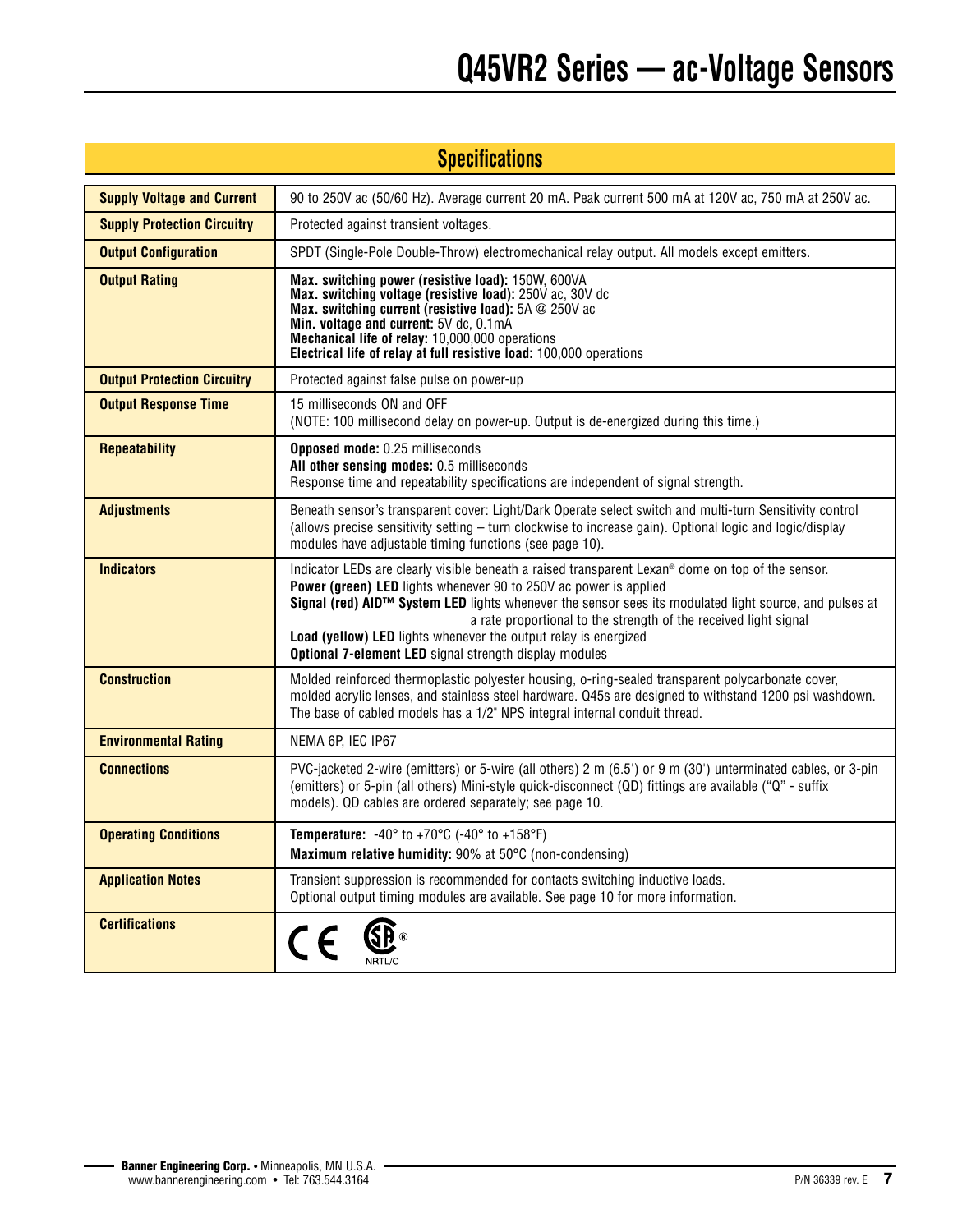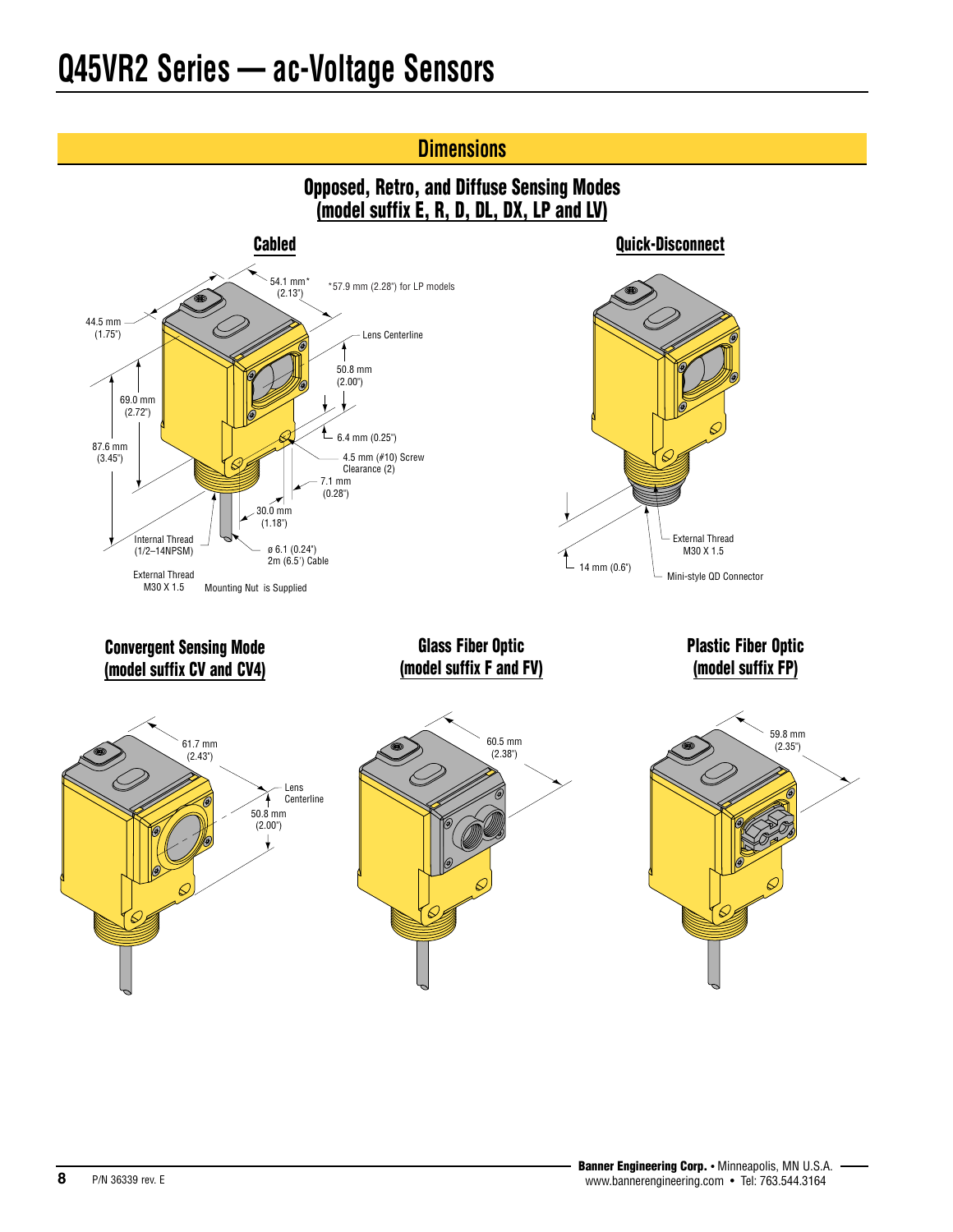# **Hookups**



### **Q452E Emitter with Attached Cable**



### **Q45VR2 Sensors with Attached Cable Q45VR2 Sensors with Quick-Disconnect 5-Pin Mini-Style (model suffix Q)**



### **Q452E Emitter with Quick-Disconnect 3-Pin Mini-Style (model suffix Q)**



| <b>Accessories</b>                                                                                                                                                                                                                                                                                 |                                                       |                                                 |                                                    |                                                                                                  |  |  |
|----------------------------------------------------------------------------------------------------------------------------------------------------------------------------------------------------------------------------------------------------------------------------------------------------|-------------------------------------------------------|-------------------------------------------------|----------------------------------------------------|--------------------------------------------------------------------------------------------------|--|--|
|                                                                                                                                                                                                                                                                                                    | <b>Quick-Disconnect Cables</b>                        |                                                 |                                                    |                                                                                                  |  |  |
| <b>Cable:</b> PVC jacket, polyurethane connector body, nylon coupling nut<br><b>Conductors:</b> 18 AWG high-flex stranded, PVC insulation, gold plated contacts<br><b>Temperature:</b> -40 $^{\circ}$ to +80 $^{\circ}$ C (-40 $^{\circ}$ to +176 $^{\circ}$ F)<br>Voltage Rating: 250V ac/300V dc |                                                       |                                                 |                                                    |                                                                                                  |  |  |
| <b>Style</b>                                                                                                                                                                                                                                                                                       | <b>Model</b>                                          | <b>Length</b>                                   | <b>Dimensions</b>                                  | <b>Pin-out</b>                                                                                   |  |  |
| 3-Pin<br>Mini-style<br>Straight                                                                                                                                                                                                                                                                    | <b>MBCC-306</b><br><b>MBCC-312</b><br><b>MBCC-330</b> | $2 \text{ m } (6.5')$<br>4 m (12')<br>9 m (30') | 61 mm max.<br>7/8-16UN-2B<br>(2.4")<br>ø28 mm max. | <b>Black Wire</b><br><b>Brown Wire</b><br><b>Blue Wire</b>                                       |  |  |
| 5-Pin<br>Mini-style<br>Straight                                                                                                                                                                                                                                                                    | <b>MBCC-506</b><br><b>MBCC-512</b><br><b>MBCC-530</b> | $2 \text{ m } (6.5')$<br>4 m (12')<br>9 m (30') | (1.1")                                             | <b>Black Wire</b><br>White Wire -<br><b>Blue Wire</b><br><b>Brown Wire</b><br><b>Yellow Wire</b> |  |  |

Contact factory for right-angle connectors.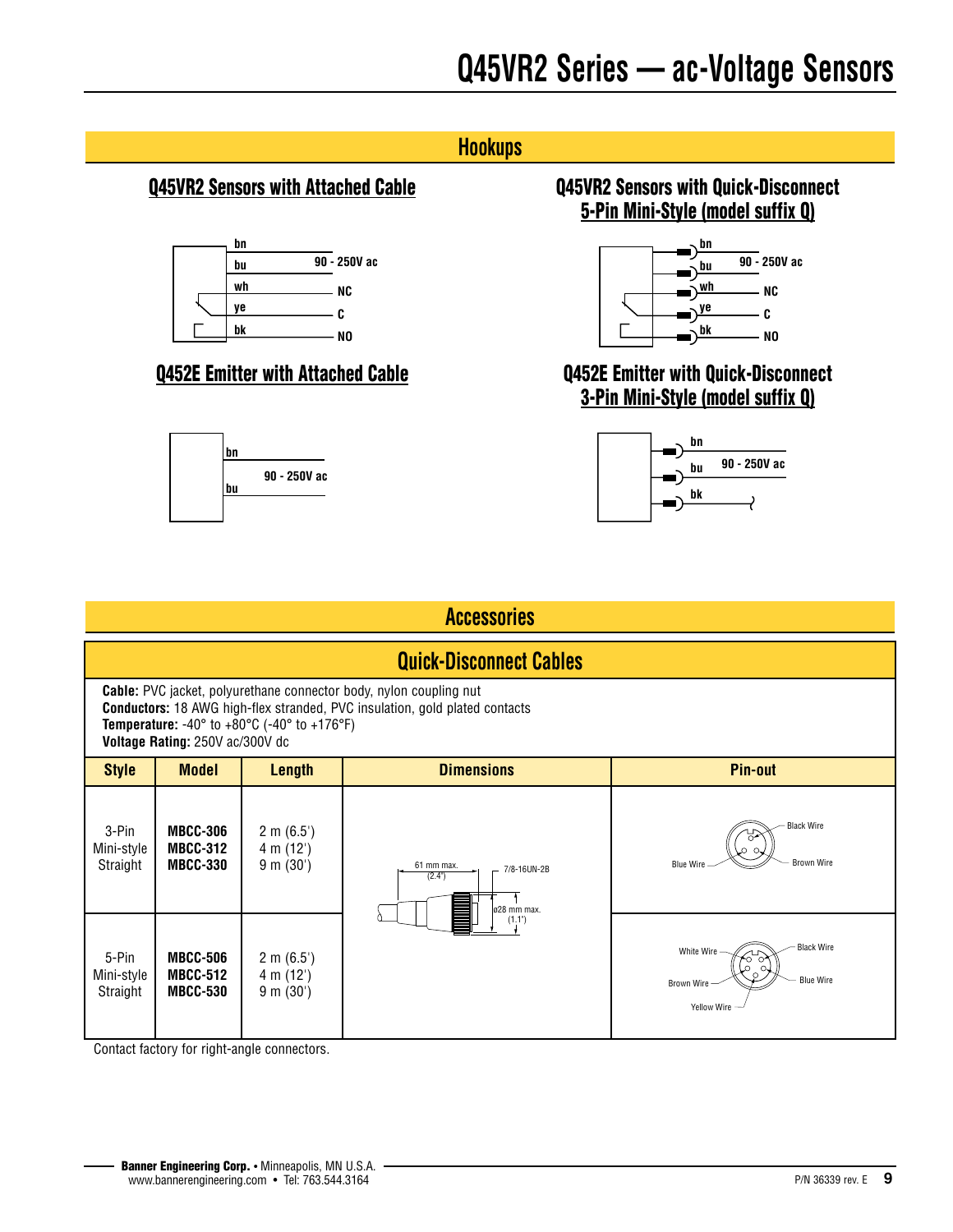### **Accessories**

### **Retroreflective Targets**

Banner offers a wide selection of high-quality retroreflective targets. See the Accessories section of your current Banner Photoelectric Sensors catalog for complete information.

NOTE: Polarized sensors require corner cube type retroreflective targets only. Non-polarized sensors may use any retroreflective target.



## **Output Timing Logic and Signal Strength Display Modules**

Q45 sensors easily accept the addition of output timing logic and signal strength display functions. Display modules have a seven-element display which gives a more precise indication of excess gain than does the AID™ system LED that is standard on Q45 sensors. The modules listed below may be used with all Q45VR2 sensors. See the data sheet packed with the module for more information.

| <b>Model</b> | <b>Logic and/or Display Function</b>                          |
|--------------|---------------------------------------------------------------|
| 45LM58       | Programmable output timing logic                              |
| 45LM58D      | Programmable output timing logic plus signal strength display |
| 45LMD        | Signal strength display only (no timing function)             |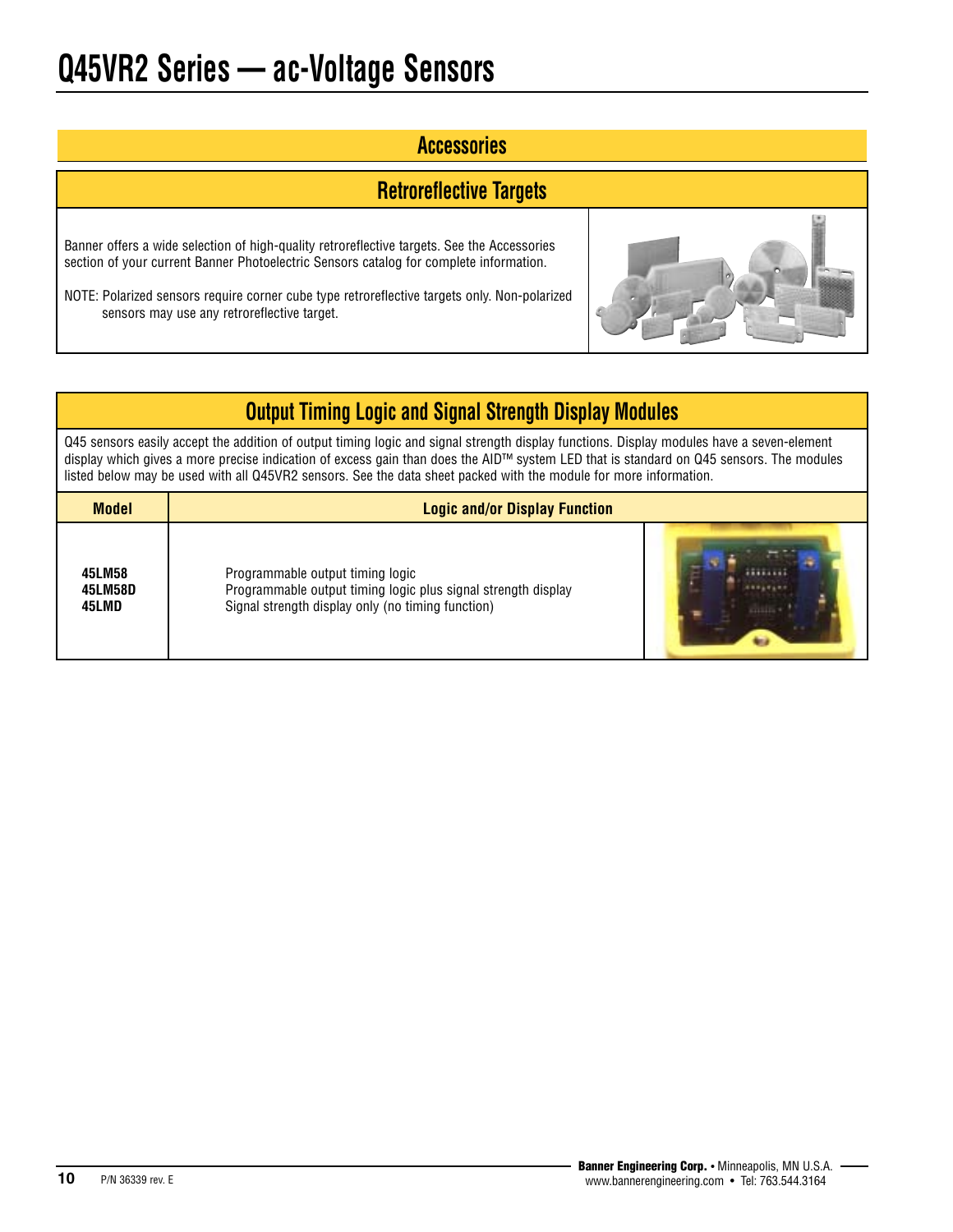|              |                                                                                                                                                         | <b>Mounting Brackets</b>                                                                                                                                                                                                                                                                                                                                                                                                                                                                                                                                     |
|--------------|---------------------------------------------------------------------------------------------------------------------------------------------------------|--------------------------------------------------------------------------------------------------------------------------------------------------------------------------------------------------------------------------------------------------------------------------------------------------------------------------------------------------------------------------------------------------------------------------------------------------------------------------------------------------------------------------------------------------------------|
| <b>Model</b> | <b>Description</b>                                                                                                                                      | <b>Dimensions</b>                                                                                                                                                                                                                                                                                                                                                                                                                                                                                                                                            |
| SMB30C       | • 30 mm split clamp, black reinforced<br>thermoplastic polyester bracket<br>• Stainless steel mounting hardware<br>included                             | 56.0 mm<br>(2.20)<br><b>13 mm</b><br>(0.5")<br>63.0 mm<br>(2.48 <sup>n</sup> )<br>31.5 mm<br>(1.24")<br>mmmm<br>mmm<br>$13.5$ mm $(0.53)$<br><b>Nut Plate</b><br>$2.5 \text{ mm}$<br>$45.0 \text{ mm}$ $\rightarrow$<br>(0.10")<br>M5 x 0.8 x 80 mm<br>(1.77")<br>Screw (2)                                                                                                                                                                                                                                                                                  |
| SMB30MM      | • 30 mm, 11-gauge, stainless steel bracket<br>with curved mounting slots for versatility<br>and orientation<br>• Clearance for M6 $(^{1}/4"$ ) hardware | 25.4 mm<br>$6.4 \text{ mm}$<br>(1.00")<br>(0.25")<br>ø 30.15 mm<br>$(1.187"$ dia.)<br>$\oplus$<br>$\bigoplus$<br>$_{\oplus}$<br>$25.4$ mm<br>57.0 mm (1.00")<br>İ<br>(2.25")<br>34.9 mm<br>$_{\oplus}$<br>(1.38 <sup>n</sup> )<br>$\oplus$<br>$_{\oplus}$<br>$7.1 \text{ mm}$<br>25.4 mm<br>.28 x 90 $^{\circ}$ (2 Slots)<br>ø 5.1 mm<br>(1.00")<br>$(0.20"$ dia.)<br>ø 6.4 mm<br>$(0.25"$ dia.)<br>57.2 mm<br>(2.25")<br>$25.4$ mm<br>(1.00")<br>(×)<br>R 25.4 mm<br>35.1 mm<br>57.2 mm<br>(1.00")<br>(1.38 <sup>n</sup> )<br>(2.25")<br>69.9 mm<br>(2.75") |
| SMB30SC      | • 30 mm swivel, black reinforced<br>thermoplastic polyester bracket<br>• Stainless steel mounting hardware<br>included                                  | $\oplus$<br>⊕<br><b>IRANTISTIRES</b><br>(∔)<br>$50.8$ mm<br>(2.00")<br>$12.7$ mm $-$<br>(0.50")<br>58.7 mm<br>(2.31")<br>ł<br>$30.0 \text{ mm}$<br>(1.18 <sup>n</sup> )<br>$66.5\;\mathrm{mm}$<br>29.0 mm<br>(2.62")<br>(1.14)                                                                                                                                                                                                                                                                                                                               |